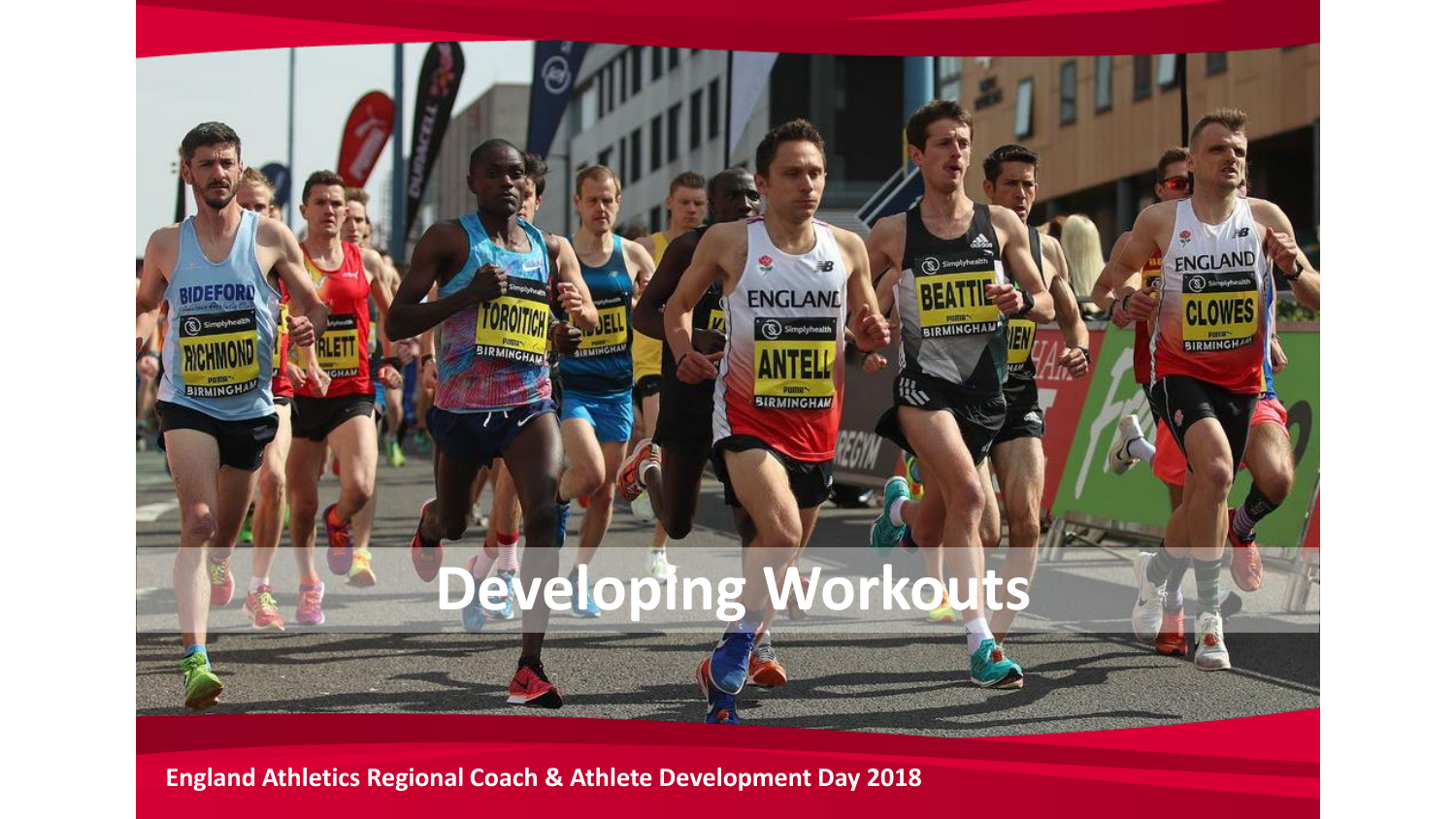# **The Importance of Threshold**

*"I always ensure I am in shape to run a good quality 10 mile race."*

- Improves running economy
- Develops speed endurance





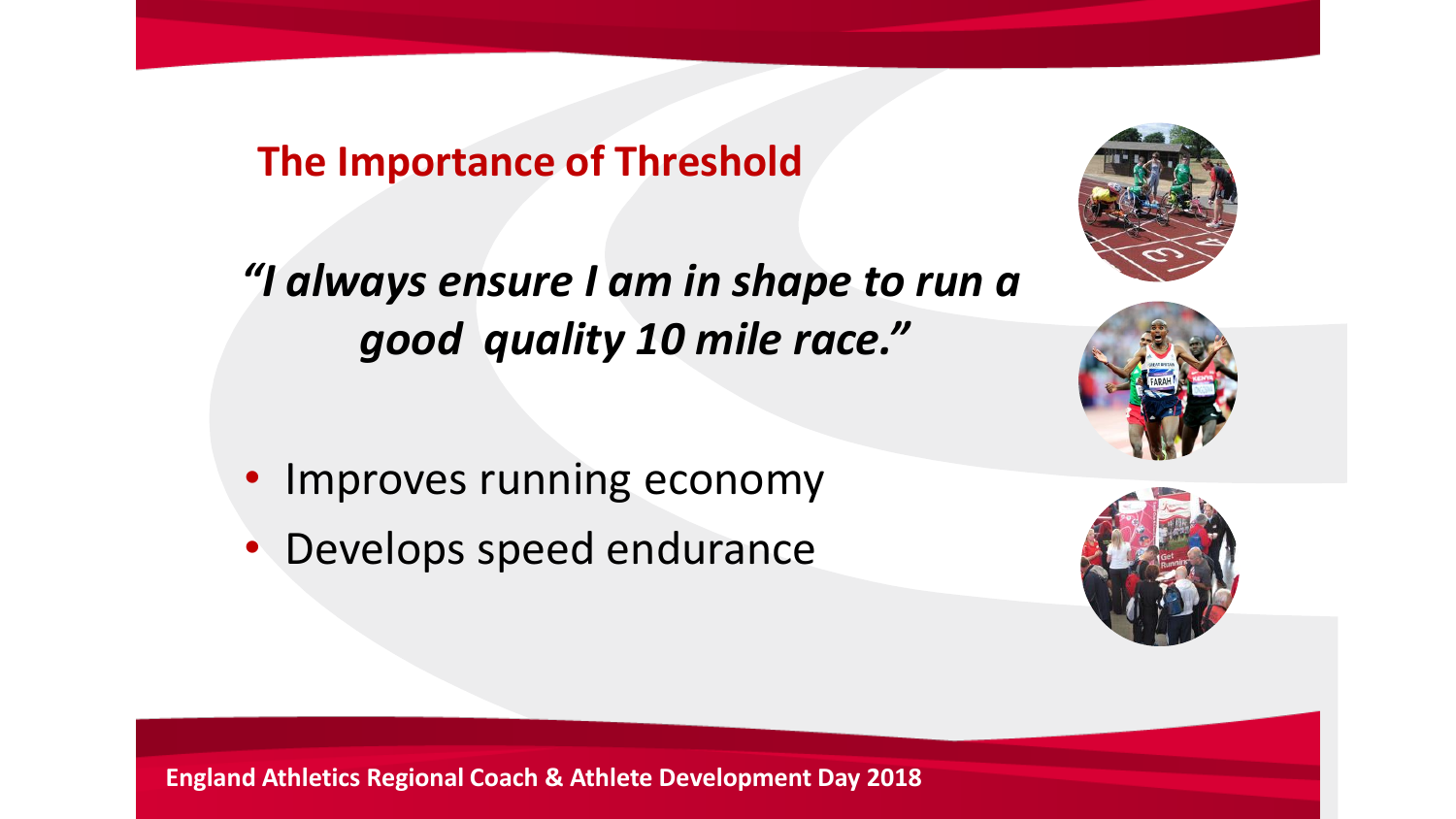### **Workout Creation: 'Stressors'**

- **Speed of rep or session**
- **Recovery length in session and between sessions**
- **Recovery activity (static, jogging, S&C?)**
- **Repetition length**
- **Overall volume of reps and sets**
- **Terrain & environment (heat, altitude, hills, soft hard, mix)**
- **Additions (e.g. surges, strength work, drills etc into recovery)**
- **Feedback (how much information is given to athlete)**





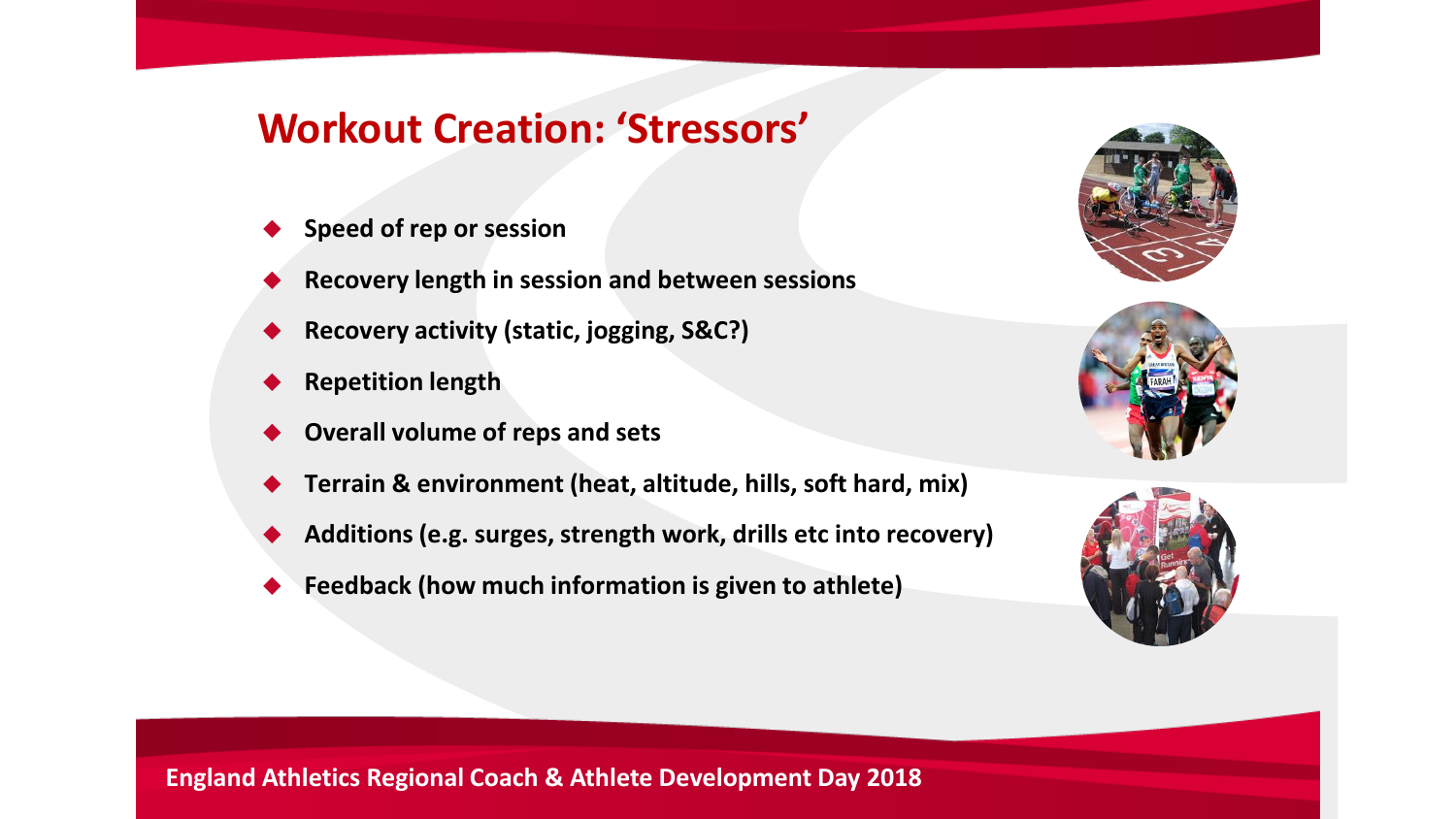## **Workout Examples: 5k**

- 5 mins threshold + 5 x (1200m + 400m)
- Longer blocks of 800-mile reps at 5-10k pace
- Both split threshold (e.g. 5 x 5 mins, 5 x 6 mins etc) and sustained tempo work e.g. 4-5 miles with 1 minute surges each mile for lactate buffering
- Short hills mixed with vo2 work
- E.g. Daniels 8 x 1k hard / 10 x 800m hard versus 'alternating threshold and 3- 5k pace' – impact on recovery is different
- 3km (10km pace) / 2km (5km pace) / 10 x 400m (3km pace)
- $2 \times 1$  mile + 4 x 800m cut down from 5k pace to 3k pace
- E.g. 10-15 x 200m, 3 x (4 x 400m)
- 3 x (4 x 400m) running the 400s at 3k pace off a roll-on or float 100m





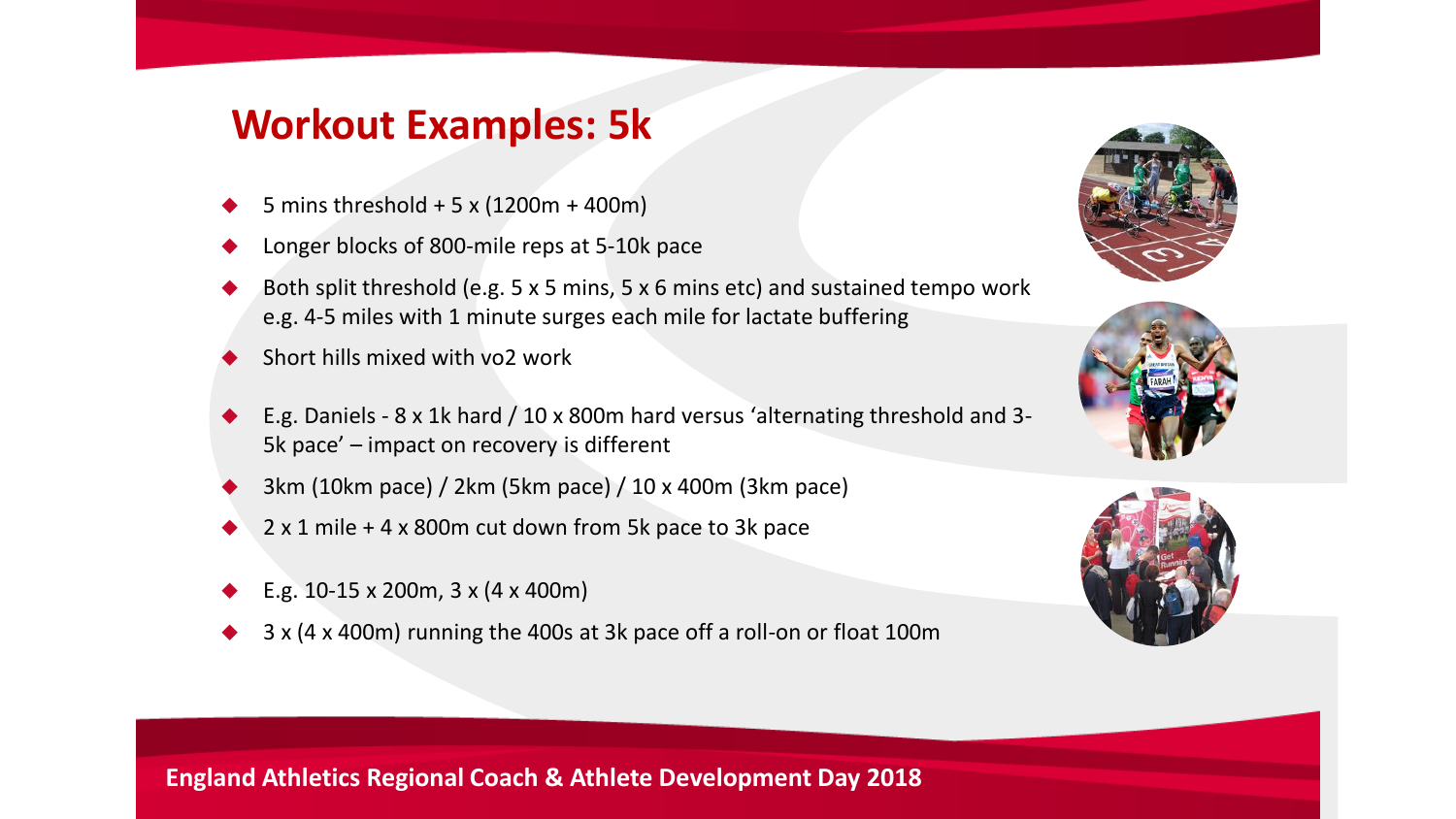## **Workout Examples: 10k**

- 8-12 x 1km odd Nos @ threshold/even Nos @ 5- 10k pace (90 jog)
- 4-5k @ threshold + 5-6 x 800m @ 10k pace
- 6-10 x 400m + 4k @ threshold + 6-10 x 400m
- 2-3km threshold / 5 x 800m / 2-3km threshold
- 3km threshold / 3 x 1k / 10 x 400m
- $VO2 6/8 \times 1k$  or 3 mins (75-90)
- $VO2 6 \times 1200$  m's





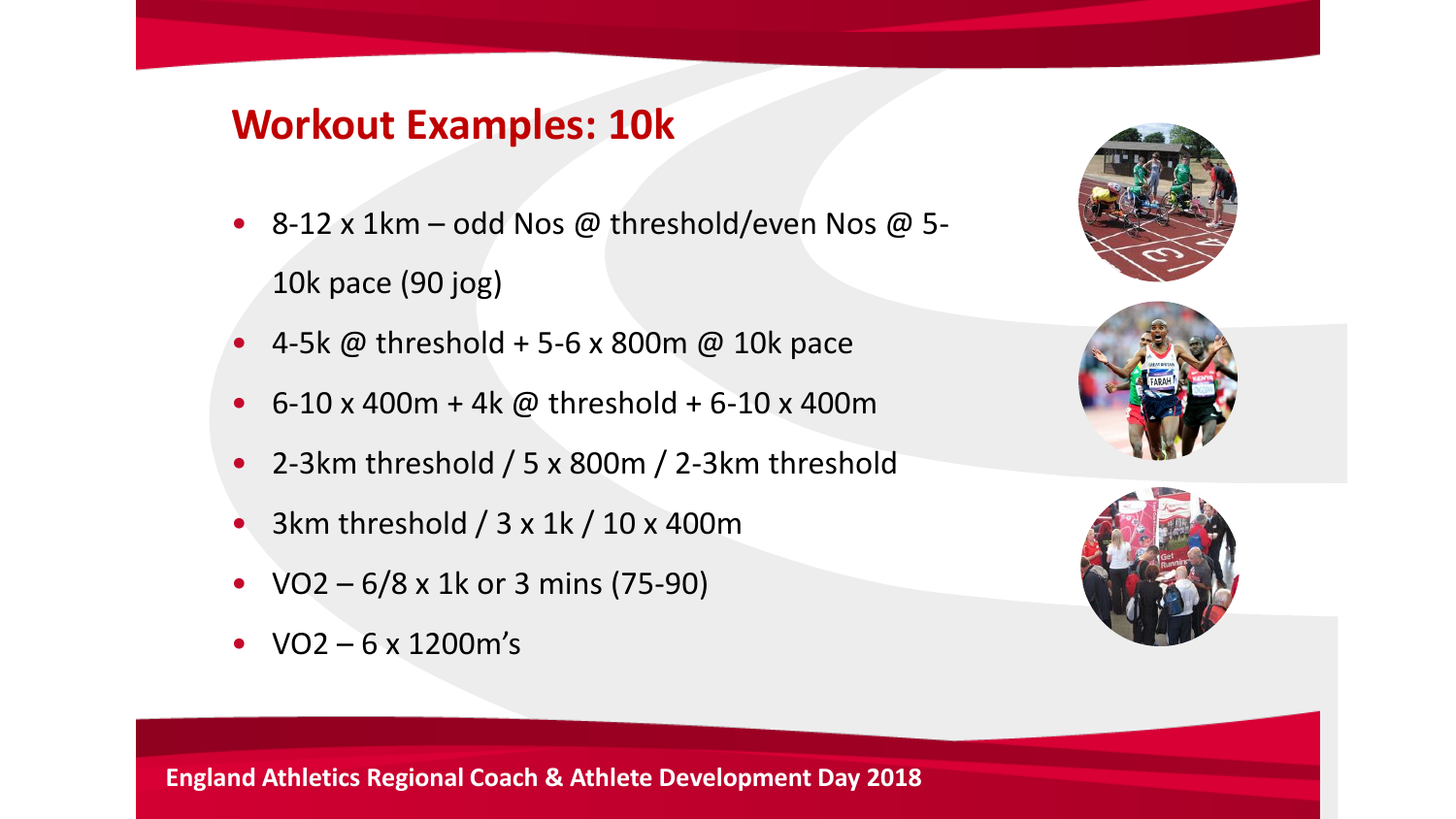## **Workout Examples: Marathon**

- Long runs including MP or Progression 35k with 10k easy, 10k @MP, 5k easy, 5k MP(– 10-15 secs), 2k fast, 3k easy
- 15-20 mins MP (2) + 5 x 3 mins @ 10k pace (90) + 15-20 mins MP
- 30k run with 20 x 1km @ MP/Threshold alternating
- 3-5 miles easy + Half Marathon  $\omega$  MP + 3-5 miles easy
- Using 'float' or steady 'recovery' or fartlek within a long run
- Using continuous / Kenyan hills
- Using mid week longer runs as supporting endurance with marathon pace or threshold work included
- Ability to burn stored fats is key. Ability to run economically and hold form when tired is critical to success.





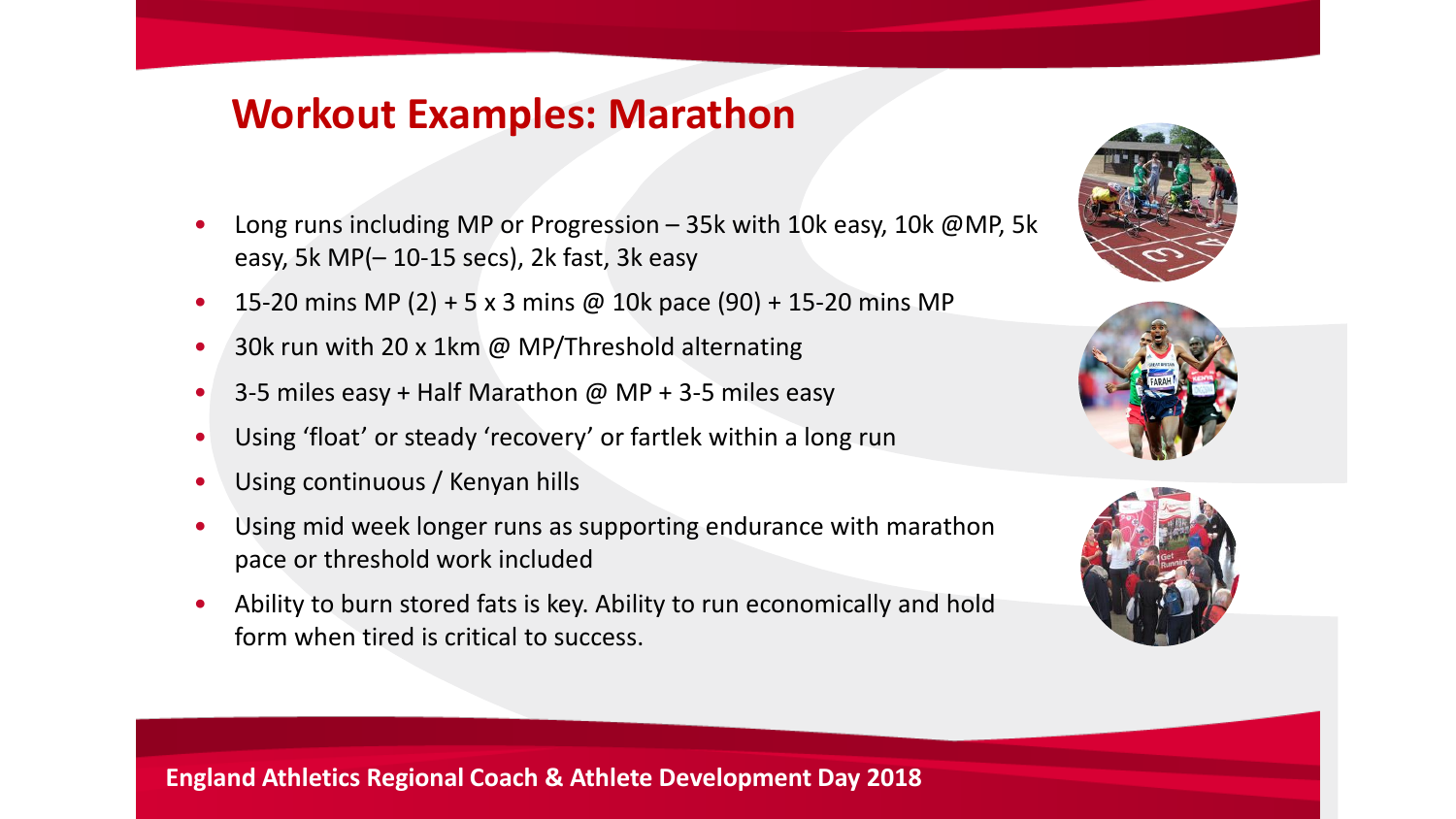# **Think about the demands for the individual as well as event**



- **Are we racing for the win or are we racing for a time?**
- **Are we looking to hit a specific qualification target**
- **Will the race involve tactics and surging?**
- **What conditions will the athlete likely face on the day? E.g. how do they personally respond to hot weather?**
- **Are we preparing our athletes for their individual demands?**



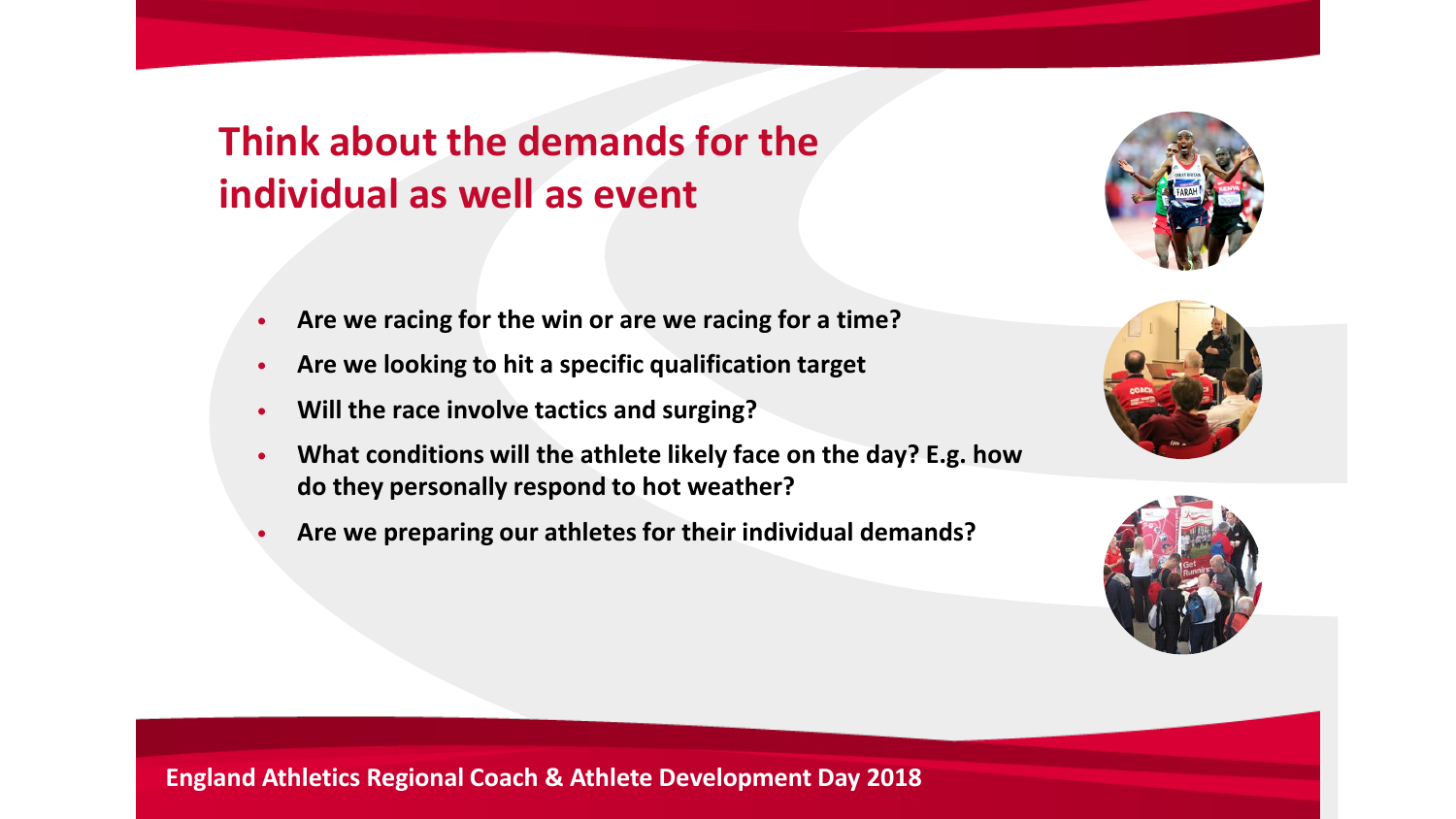# **Think about the demands for the individual as well as event**









Figure 1. The mean speeds for each 400 m segment (and last 200 m) for the top eight athletes.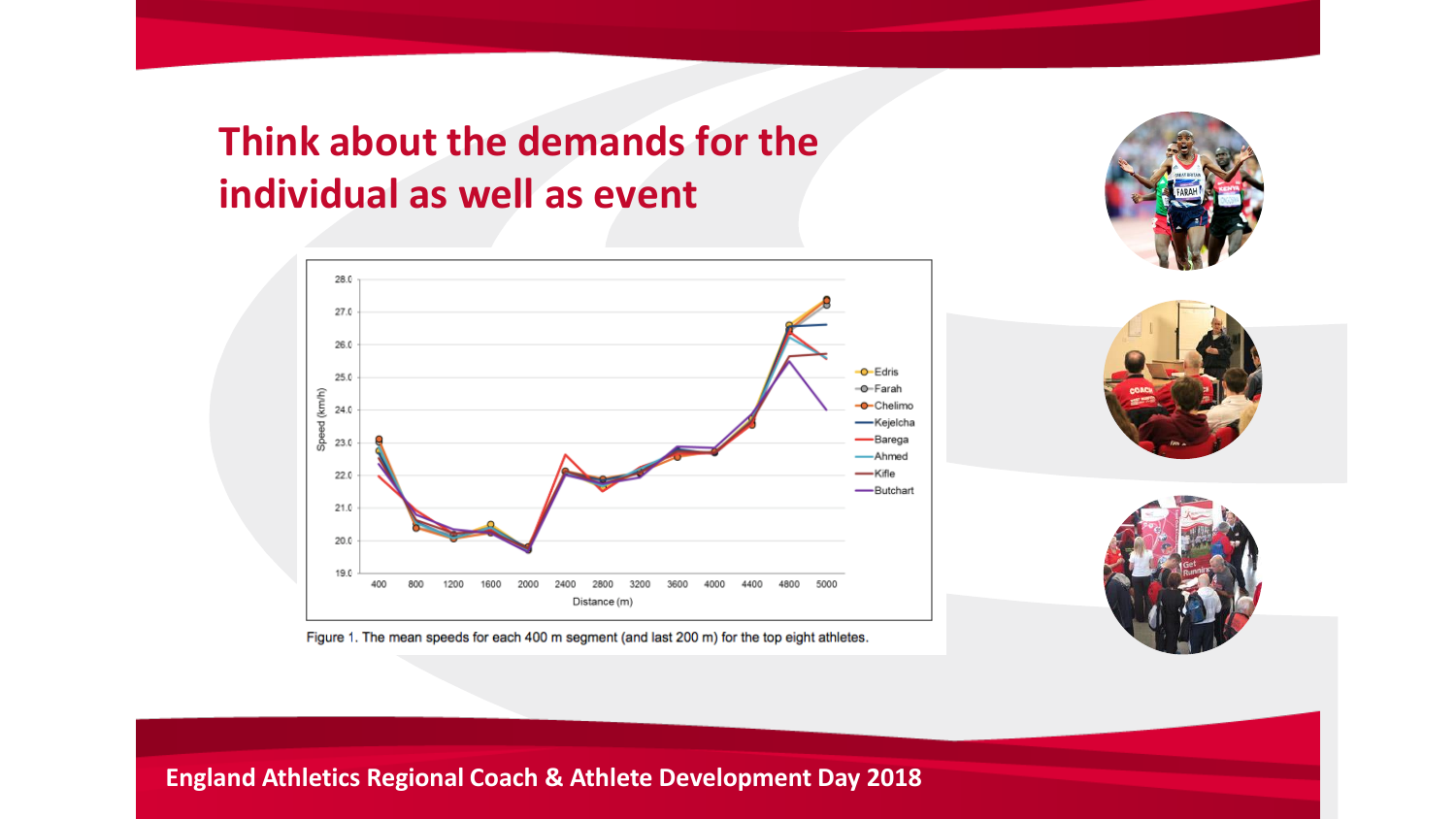# **BUT….Individualization – coach the person, not the event**

- **'Fast' or 'Enduring' runner affects the training mix**
- **Development stage, 'age', experience and goals**
- **Lifestyle and recovery profile**
- **Group or individual training?**
- **Are you individualizing or are you adapting the athlete to fit a mould?**
- **Enjoyment, psychology and stress management!**
- **Mechanics**
- **An 'adaptive' approach to planning**